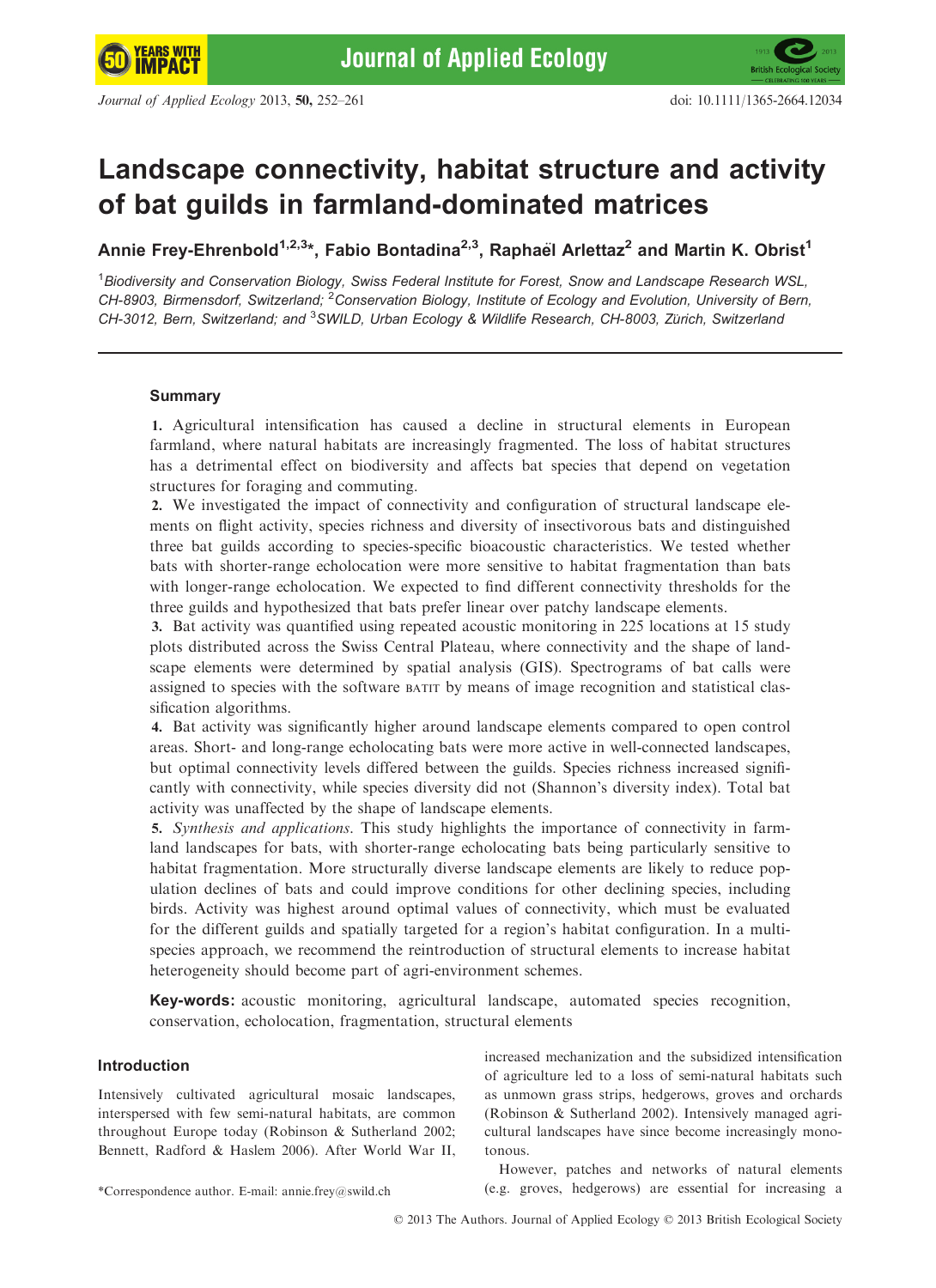landscape's connectivity (Bennett, Radford & Haslem 2006). Animals may effectively be isolated by large, monotonous agricultural areas because they hesitate to traverse extended unsuitable habitat, even when physically capable of crossing long distances (Saunders, Hobbs & Margules 1991). Structural connectivity facilitates access to resources and exchange between subpopulations, which helps to sustain populations and reduce the risk of population decline and local extinction (Matson et al. 1997; Debinski & Holt 2000; Bennett, Radford & Haslem 2006).

Structural connectivity is thus instrumental in maintaining biodiversity in agricultural landscapes. It influences the distribution and persistence of diverse taxa by providing them with corridors or stepping stones for daily movement or occasional dispersal (Gelling, Macdonald & Mathews 2007). In addition to connectivity, the heterogeneity and cover provided by landscape elements also foster species diversity (Benton, Vickery & Wilson 2003; Haslem & Bennett 2008). Several studies, also covering anthropogenic habitats (Bennett, Radford & Haslem 2006), showed a positive correlation between habitat heterogeneity and faunal diversity. Other characteristics of landscape elements, such as their height or the number of trees and the immediate surroundings, seem to influence bird species richness (Parish, Lakhani & Sparks 1994). Persistent agro-ecosystems with diverse vegetation structures may even sustain bird species that are normally confined to, or dependent on, undisturbed habitats (Matson et al. 1997).

Insectivorous bats have great potential as bioindicators as they react in parallel with many other taxa to a variety of stressors (Jones et al. 2009), including the loss of structural landscape elements, which impacts the abundance, distribution and activity of bats (e.g. Boughey et al. 2011). As certain bat species are reluctant to fly in open habitats (Walsh & Harris 1996; Stone, Jones & Harris 2009), linear landscape elements may be of prime importance. Bats can follow connecting treelines or hedgerows when commuting (Limpens & Kapteyn 1991; Schnitzler, Moss & Denzinger 2003). These structures also provide more protection against wind and more prey than open areas (Grüebler, Morand & Naef-Daenzer 2008).

Nevertheless, bat species differentially depend on landscape structures (Bernard & Fenton 2007). Wing morphology, echolocation call design and foraging behaviour of bat species have adapted to certain habitats (Neuweiler 1984; Aldridge & Rautenbach 1987). The loss of these essential habitats, or their connectivity, in humancontrolled landscapes could be detrimental for species that depend on them. Hence, bats that specialize in foraging close to or within vegetation clutter generally tend to be more endangered than more flexible aerial hawkers (Jones, Purvis & Gittleman 2003; Safi & Kerth 2004). As their foraging habitat diminishes, they become more vulnerable and less able to recolonize abandoned areas (Safi & Kerth 2004; Bontadina et al. 2008).

Echolocation call design of European bat species differ to varying degrees, allowing calls to be used for species identification. We employed synergetic pattern recognition to classify full spectrograms of acoustic signals automatically to species (Obrist, Boesch & Flückiger 2004). This proved to be a powerful and efficient tool for processing recordings that were automatically sampled on a large scale. Earlier ecological bat studies relied on subjective analyses of echolocation calls and of flight behaviour (Ahlén 1980; Fenton, Merriam & Holroyd 1983). Recent methods usually involve statistics (Zingg 1990; Vaughan, Jones & Harris 1997) or sophisticated techniques such as artificial neural networks (Parsons & Jones 2000; Russo & Jones 2002). The latter approaches depend on feature extraction from the original signal, which contrasts with our image recognition approach.

Here, we applied automated bioacoustic recording and novel synergetic methods to investigate the response of a diverse insectivorous bat community to varying degrees of landscape connectivity. Our aims were to (i) reveal bats' sensitivity to fragmentation depending on their behavioural repertoire, (ii) identify thresholds of interpatch distances that hinder or even prevent bats from accessing a habitat patch, (iii) test whether more diverse bat species occur around landscape elements with higher connectivity and (iv) determine habitat configurations that promote the presence of bats. Such information is essential for developing guidelines for the revitalization of bat-friendly habitat matrices within agricultural areas.

## Material and methods

## STUDY TAXON

We investigated the same community of 26 bat species studied previously by Obrist, Boesch & Flückiger (2004). To account for presumed differences in the bats' perceptional ranges, we grouped the different species according to their echolocation call designs and parameters into three foraging guilds, namely short-range echolocators (SRE), mid-range echolocators (MRE) and longrange echolocators (LRE) (Table 1). For the parameters describing echolocation calls, see Obrist, Boesch & Flückiger (2004).

Species in the LRE guild called with bandwidths <30 kHz and durations >9 ms, whereas those in the SRE guild had bandwidths  $>50$  kHz and call durations  $< 6$  ms. All remaining species with intermediate bandwidths and call durations were assigned to MRE with two exceptions. The genus Plecotus is known to echolocate with faint calls restricting its perception range (Waters & Jones 1995). Barbastella barbastellus (Schreber 1774) has been observed foraging around edges and gaps in vegetation showing call intervals of  $\approx 90$  ms (Denzinger *et al.* 2001), and Goerlitz et al. (2010) indicate a prey detection distance of  $\leq$  5 m. These two taxa were correspondingly grouped into the SRE guild.

## FIELD SITES

The 15 study plots on the Swiss Central Plateau were selected to be representative of the Swiss lowlands (Fig. 1), using digital aerial photographs (025 m resolution), topographic vector maps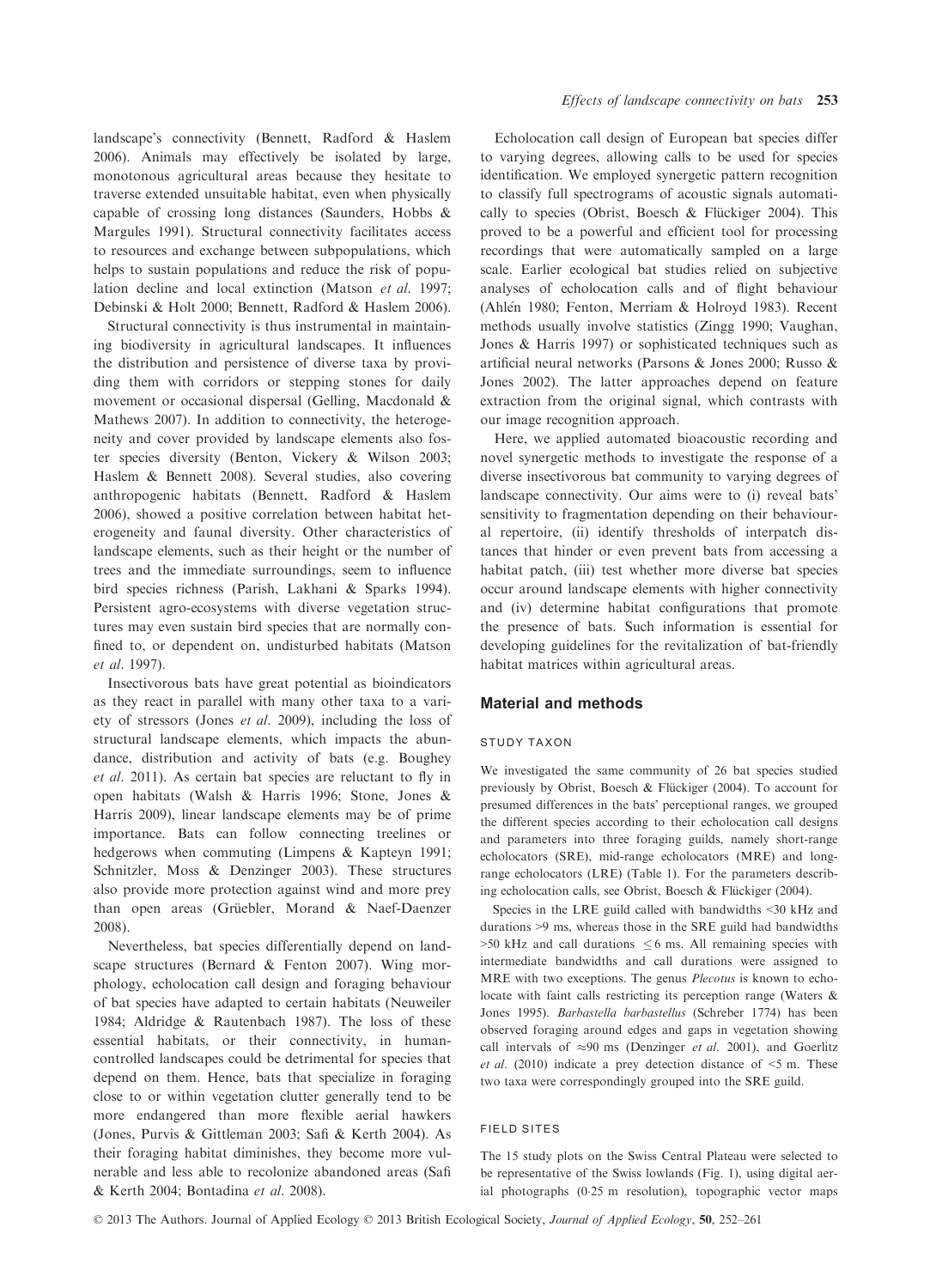### 254 A. Frey-Ehrenbold et al.

Table 1. The three bat foraging guilds, grouped according to their echolocation call parameters and their echolocation call designs

| Genus              | <b>Species</b> | Duration | <b>LFR</b> | <b>PFR</b> | <b>HFR</b> | Bandwidth | Call type | Guild      |
|--------------------|----------------|----------|------------|------------|------------|-----------|-----------|------------|
| Mvotis             | blythii        | 3.3      | 24.5       | 53.2       | $106 - 2$  | 81.7      | <b>FM</b> | <b>SRE</b> |
| <i>Myotis</i>      | daubentonii    | 3.9      | 27.3       | 42.7       | 81.2       | 53.9      | <b>FM</b> | <b>SRE</b> |
| <i>Myotis</i>      | emarginatus    | 3.6      | 36.3       | 54.5       | 113.1      | 76.8      | <b>FM</b> | <b>SRE</b> |
| Myotis             | mvotis         | $6-0$    | 22.2       | $37-1$     | $86-0$     | 63.8      | <b>FM</b> | <b>SRE</b> |
| <i>Myotis</i>      | mystacinus     | 3.6      | 27.9       | 46.8       | 99.7       | 71.8      | <b>FM</b> | <b>SRE</b> |
| Mvotis             | nattereri      | $4-1$    | $14-0$     | 40.4       | $108 - 6$  | 94.6      | <b>FM</b> | <b>SRE</b> |
| <b>Barbastella</b> | barbastellus   | 4.3      | 25.7       | 36.0       | 48.3       | 22.6      | FM-CF     | <b>SRE</b> |
| Plecotus           | auritus        | 2.9      | 22.7       | 37.7       | 55.7       | 33.0      | <b>FM</b> | <b>SRE</b> |
| Plecotus           | austriacus     | 5.8      | $18-0$     | 27.6       | 45.3       | 27.3      | <b>FM</b> | <b>SRE</b> |
| <i>Hypsugo</i>     | savii          | 7.3      | 28.8       | 34.9       | 48.3       | 19.5      | FM-CF     | <b>MRE</b> |
| Pipistrellus       | kuhlii         | 6.3      | 33.6       | 39.5       | 63.6       | 30.0      | FM-CF     | <b>MRE</b> |
| Pipistrellus       | nathusii       | 6.9      | $36-1$     | 41.3       | 61.5       | 25.4      | FM-CF     | <b>MRE</b> |
| Pipistrellus       | pipistrellus   | 6.3      | 42.6       | 47.4       | 73.8       | $31 - 2$  | FM-CF     | <b>MRE</b> |
| Pipistrellus       | pygmaeus       | $6 - 0$  | 51.5       | 56.2       | $84-1$     | 32.6      | FM-CF     | <b>MRE</b> |
| <i>Eptesicus</i>   | serotinus      | 10.9     | 22.4       | 26.8       | 47.2       | 24.8      | FM-CF     | <b>LRE</b> |
| <i>Eptesicus</i>   | nilssonii      | $10-7$   | 24.6       | 29.8       | 48.2       | 23.6      | FM-CF     | <b>LRE</b> |
| Vespertilio        | murinus        | 15.0     | $20-2$     | 24.6       | 35.8       | 15.6      | FM-CF     | <b>LRE</b> |
| <b>Nyctalus</b>    | leisleri       | 9.3      | 22.1       | 27.4       | 49.4       | 27.3      | FM-CF     | <b>LRE</b> |
| <b>Nyctalus</b>    | noctula        | 14.4     | 17.7       | $22 - 1$   | 33.8       | $16-1$    | FM-CF     | <b>LRE</b> |

For parameter values delimiting guilds, see the text.

LFR, lowest frequency; PFR, peak-frequency (frequency of highest energy); HFR, highest frequency. FM, frequency modulated; CF, constant frequency. SRE, short-range echolocators; MRE, mid-range echolocators; LRE, long-range echolocators.



Fig. 1. Location of the 15 study plots on the Swiss Central Plateau.

and elevational LIDAR data (Light Detection and Ranging; 0.5-m resolution). Each plot consisted of a  $2 \times 2$  km square covering a connectivity gradient, from open areas over poorly to tightly connected landscape elements. The resolution of  $4 \text{ km}^2$ was chosen as it represents an area that still forms a contiguous landscape and contains the required elements as well as open areas. The home range of indigenous bat species can exceed the plot's range by up to an order of magnitude. Thus, in the present study, the connectivity of the landscape was investigated at a relatively small scale.

Landscape elements were defined as vegetational structures extending >1.5 m above-ground (e.g. single trees, tree groups, hedges, forests).

For each landscape element in the selected plots, in FRAGSTATS 3.3 (McGarigal et al. 2002), a shape index (function CIRCLE, related circumscribing circle), describing the linearity, and a connectivity index were calculated. The latter was calculated by summing up proximity indices (function PROX) with search radii of 5, 10, 50 and 100 m (see detection distances, next paragraph), which were then weighted by multiplying by 100, 10, 2 and 1, respectively (see Fig. S1a,b,c in the Supporting Information). This resulted in a connectivity index emphasizing close landscape elements, thus taking into account bats' structure-bound ecology (Limpens & Kapteyn 1991). To select the recording locations, the hundreds of landscape elements per plot were classified into four categories of connectivity according to the quantiles of the connectivity index (isolated  $\leq 16$  < poorly connected  $\leq 135$  < connected  $\leq$  1931 < highly connected). Open areas with nearest landscape elements >100 m away were defined as control areas. These were used to compare bat activities around landscape elements with that in open fields. In each study plot, in a stratified random design, we selected three landscape elements in each of the four connectivity categories and the control areas. Recording locations were selected at the edge of each landscape element in a randomly selected cardinal direction (either N, E, S or W) relative to the element's barycentre. For each recording location and landscape element, 11 parameters were either calculated in ARCMAP GIS 9.3.1 (ESRI 2009) or recorded in the field (Table 2).

### ACOUSTIC SAMPLING AND ANALYSIS

Bat vocalizations were recorded and georeferenced with autonomous ultrasound recorders (BATLOGGER; Elekon AG, Lucerne, Switzerland). Microphones were sensitive between 10 and 200 kHz  $(\pm 5$  dB), and signals were digitized at a rate of 3125 kHz with 16 bit sampling depth. We expected approximate detection ranges of 100 m for LRE, 50 m for MRE and 10 m for SRE (except Plecotus <5 m). Sampling was performed twice between July and September 2009, with an interval of at least 3 weeks. Nights with rainfall, with mean temperatures <7 °C, and nights  $\pm$  one night around full moon were not sampled. BAT-LOGGERs were mounted at  $\approx$ 1 m above-ground, with the microphone directed tangentially to the structural element and  $\approx$ 45° upwards. BATLOGGERs were programmed to record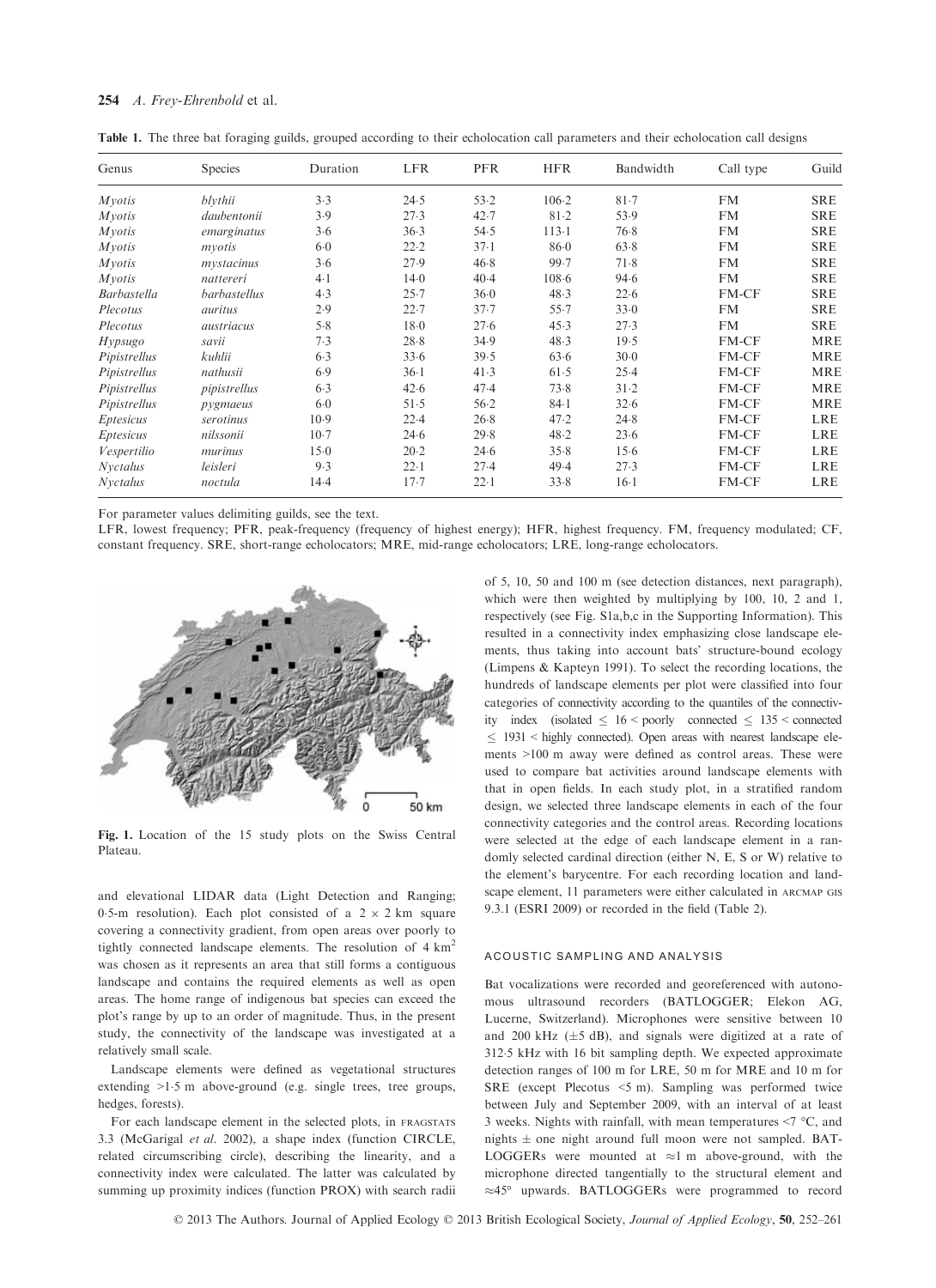| Variable                                     | Details                                                                                                                                     |  |  |  |  |
|----------------------------------------------|---------------------------------------------------------------------------------------------------------------------------------------------|--|--|--|--|
| <i>Characteristics</i>                       |                                                                                                                                             |  |  |  |  |
| Area $(G)$                                   | Area $(m^2)$ covered by the element                                                                                                         |  |  |  |  |
| Orientation $(G)$                            | Deviance (degrees) from north-<br>south axis                                                                                                |  |  |  |  |
| Forest $(G)$                                 | Distance (m) from the next forest                                                                                                           |  |  |  |  |
| Buildings $(G)$                              | Distance (m) from the next building                                                                                                         |  |  |  |  |
| Settlements $(G)$                            | Distance (m) from the next settlement                                                                                                       |  |  |  |  |
| Type $(F)$                                   | Hedgerow, arboreal hedgerow, tree<br>line, single tree, tree group<br>(orchard), patch                                                      |  |  |  |  |
| Character $(F)$                              | of bushes, forest-patch, grove<br>Homogenous (over whole area of<br>same height and width),                                                 |  |  |  |  |
|                                              | Heterogeneous (height and/or width<br>vary over the area of the element)                                                                    |  |  |  |  |
| Height $(F)$                                 | Estimated average height (m) of the<br>vegetation                                                                                           |  |  |  |  |
| Water $(F)$                                  | Water/no water in a radius of $25 \text{ m}$                                                                                                |  |  |  |  |
| Altitude $(G)$                               | Meters above sea level                                                                                                                      |  |  |  |  |
| <b>Surroundings</b>                          |                                                                                                                                             |  |  |  |  |
| Fraction of surroundings<br>covered by $(F)$ | Pasture, cropland, high vegetation,<br>orchard, fertilized meadow,<br>species-rich meadow or paved area<br>$(0\%, 25\%, 50\%, 75\%, 100\%)$ |  |  |  |  |

Table 2. Characteristics of landscape elements and their surroundings recorded in the field (F) or with GIS (G)

automatically for 25 h starting 05 h after sunset, and for another 25 h ending 05 h before sunrise, to focus on periods of foraging activity peaks. Cloudiness and wind were recorded, and temperatures measured 1 h after sunset and 1 h before sunrise.

We used BATIT, a custom written software (Obrist, Boesch & Flückiger 2004), to automatically identify echolocation calls to the most accurate taxonomic level possible. BATIT cut every sequence into single echolocation calls and processed them into spectrograms. These were then synergetically compared with five sets of prototype-spectrograms of every known species to classify the species. The five sets had been previously identified to best classify the 26 Swiss bat species (Obrist, Boesch & Flückiger 2004; Obrist et al. 2004), with an average correct classification rate of 86% (details: Obrist et al. 2004; Obrist, Boesch & Flückiger 2004). After automatic recognition procedures, all questionable sequences (e.g. multiple species and/or only few calls recognized) were visually screened for errors, manually measured and classified to the best taxonomic level possible (species group, genus, genus group). The spectral and temporal parameters were compared with published data (Zingg 1990; Obrist, Boesch & Flückiger 2004).

#### STATISTICAL ANALYSIS

Statistical analyses were performed using <sup>R</sup> 2.10.0 (R Development Core Team 2009). The statistical units were 450 repeated recordings from 15 locations in each of the 15 study plots. Connectivity was log-transformed to normalize the data. Explanatory variables were checked for correlation by calculating Pearson's correlation coefficients for continuous variables and ANOVAs for categorical and continuous variables. The independence of the categorical variables was tested using Pearson's chi-square tests. If pairs of variables correlated (Pearson's product-moment correlation coefficient > 0.5, ANOVA:  $P < 0.05$ , Pearson's chisquare:  $P \le 0.05$ , only the variable most closely related to the hypotheses was retained. Explanatory variables were standardized  $((x - \mu)/\sigma, x$  being the observed value,  $\mu$  the sample mean and  $\sigma$ its standard deviation).

Echolocation activity was, depending on analysis, either the overall activity or the species- or guild-specific activity, which always was standardized to 5-min intervals. It was used to test bats' responses to fragmentation, to compare their activity around linear and patchy elements and to find habitat configurations with more bat activity. To account for the fact that single bats may forage at a specific site for extended time, the activity of a given taxon was calculated by counting the number of 5-min intervals of its activity and then standardized to the total recording time. The resulting activity level (percentage) was transformed by arcsine-square root transformation (arcsin( $\forall x$ )) to achieve normality (Zar 1984). Differences in the level of activity between control areas ( $N = 90$ , without connectivity index) and landscape elements ( $N = 360$ ) were analysed using ANOVAS with the recording location nested in plot and season.

To test the interrelation of connectivity and activity, we ran basic linear mixed-effects models (LME) with connectivity as a fixed effect. In LMEs, we always used the same random structure containing recording locations nested within plots. Sensitivity to connectivity was investigated by conducting a LME, where the overall activity was related to the foraging guild, connectivity and their interaction, to differentiate linear trends. For each foraging guild, a moving window of average activity was plotted against connectivity (width  $= 100$ , beginning and end trimmed) to visually identify optima or threshold values.

The interrelation of connectivity with species richness and bat species diversity was also tested with LMEs, with connectivity as a fixed effect. To describe species diversity, Shannon's diversity index ( $H = -\sum p_i \ln p_i$ ,  $p_i = N_i/N$ ) was calculated for each recording location (Shannon & Weaver 1949). Finally, stepwise backward regressions were conducted using LMEs to find the environmental landscape variables (Table 2) that best explain the variations in activity. The full model contains all the explanatory variables remaining after the correlation analysis, including their two-way interactions and the quadratic term of connectivity. A P-value of 0.05 was used as the cut-off point for exclusion of a variable. The least significant terms were removed, starting with interactions and quadratic terms.

#### Results

A total of 26 139 bat passes were recorded at 225 locations over 2181 observation hours. Of these, 18 413 (75%) could be identified to species level, while 5557 (23%) were assigned to a single-genus complex and 439 (2%) to a multi-genus complex (Table 3). The vast majority of echolocation call sequences stemmed from Pipistrellus pipistrellus (Schreber 1774) (71%). Species in the genus *Myotis* contributed to  $11\%$  of the total activity. We registered 2947 SRE (12%), 20 742 MRE (85%) and 604 long-range echolocator (LRE, 3%) passes. The 116 bat detections that could not be assigned to one of the foraging guilds were excluded from further analyses. P. pipistrellus dominated the MRE guild and was thus analysed separately from the rest of the MRE guild. The number of bat

© 2013 The Authors. Journal of Applied Ecology © 2013 British Ecological Society, Journal of Applied Ecology, 50, 252–261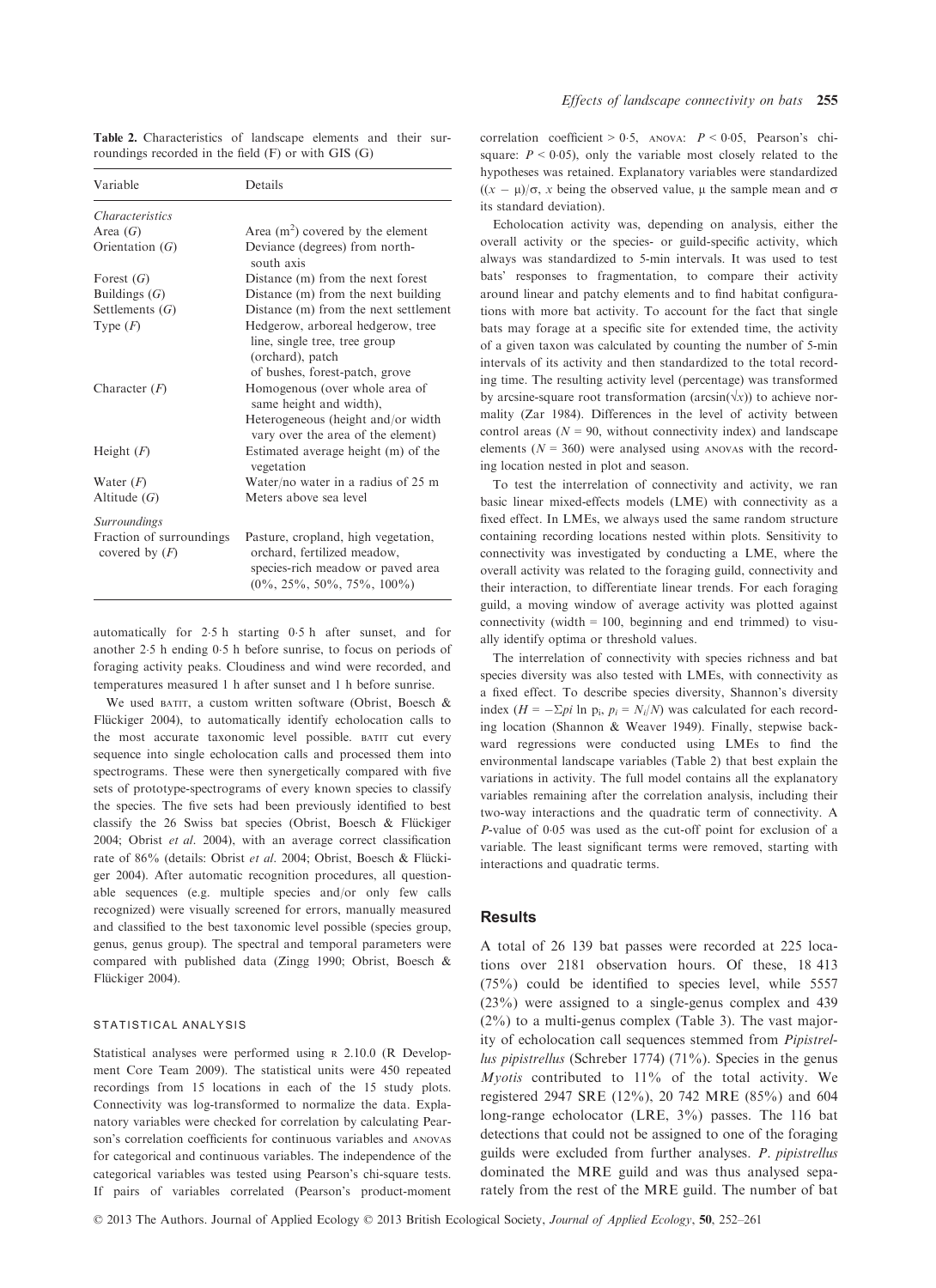### 256 A. Frey-Ehrenbold et al.

Table 3. Number of assignments of bat recordings to species- or genus-complex level and foraging guild at recording locations of different categories

|                      |                                                          |            | Category     |      |                |                |                |                |
|----------------------|----------------------------------------------------------|------------|--------------|------|----------------|----------------|----------------|----------------|
| Level                | Identification                                           | Guild      | Control      | iso  | poc            | con            | hic            | Total          |
| Species              | Barbastella barbastellus                                 | <b>SRE</b> |              | 16   | 7              | 19             | 48             | 90             |
|                      | Eptesicus nilssonii                                      | <b>LRE</b> |              |      |                |                |                |                |
|                      | Eptesicus serotinus                                      | <b>LRE</b> |              |      |                | 4              | 4              | 8              |
|                      | Hypsugo savii                                            | <b>MRE</b> | 7            | 9    | 7              | 3              | 3              | 29             |
|                      | Nyctalus leisleri                                        | <b>LRE</b> |              | 6    | 2              | 6              | 18             | 32             |
|                      | Nyctalus noctula                                         | <b>LRE</b> | 34           | 39   | 16             | 43             | 34             | 166            |
|                      | Pipistrellus kuhlii                                      | <b>MRE</b> | 14           | 73   | 31             | 54             | 54             | 226            |
|                      | Pipistrellus nathusii                                    | <b>MRE</b> | 49           | 156  | 73             | 70             | 124            | 472            |
|                      | Pipistrellus pipistrellus                                | <b>MRE</b> | 864          | 4703 | 3740           | 2487           | 5469           | 17263          |
|                      | Pipistrellus pygmaeus                                    | <b>MRE</b> | 9            | 36   | 5              | 23             | 47             | 120            |
|                      | Vespertilio murinus                                      | <b>LRE</b> |              |      |                | $\overline{2}$ | $\overline{2}$ | 6              |
| Single-genus complex | Eptesicus spec.                                          | <b>LRE</b> | 1            |      | 4              |                | 9              | 16             |
|                      | Myotis spec.                                             | <b>SRE</b> | 74           | 514  | 762            | 340            | 987            | 2677           |
|                      | Nvctalus spec.                                           | <b>LRE</b> | 6            | 3    | 7              | 6              | 69             | 91             |
|                      | Pipistrellus pipistrellus/nathusii                       | <b>MRE</b> | 117          | 675  | 341            | 164            | 451            | 1748           |
|                      | Pipistrellus nathusii/kuhlii                             | <b>MRE</b> | 53           | 263  | 129            | 150            | 215            | 810            |
|                      | Pipistrellus pygmaeus/pipistrellus                       | <b>MRE</b> | $\mathbf{1}$ | 7    | $\overline{2}$ |                | 6              | 16             |
|                      | Pipistrellus spec.                                       | <b>MRE</b> |              | 4    | 6              | 2              | 7              | 19             |
|                      | Plecotus spec.                                           | <b>SRE</b> | 32           | 30   | 49             | 28             | 41             | 180            |
| Multi-genus complex  | Eptesicus/Nvctalus spec.                                 | <b>LRE</b> | 3            | 8    | 17             | 9              | 10             | 47             |
|                      | Eptesicus/Vespertilio spec.                              | <b>LRE</b> |              |      |                |                | $\overline{2}$ | $\overline{2}$ |
|                      | Nyctalus/Vespertilio spec.                               | <b>LRE</b> | 9            | 8    | 12             | 8              | 21             | 58             |
|                      | Pipistrellus kuhlii/Hypsugo savii                        | <b>MRE</b> | 2            | 11   | 6              | 15             | 5              | 39             |
|                      | Eptesicus/Vespertilio/Nyctalus spec.                     | <b>LRE</b> | 18           | 30   | 41             | 35             | 53             | 177            |
|                      | $P.$ pipistrellus/ $P.$ pygmaeus/Miniopterus schreibersi |            | 5            | 17   | 30             | 27             | 37             | 116            |
| Total                |                                                          |            | 1299         | 6610 | 5288           | 3496           | 7716           | 24409          |

iso, isolated elements; poc, poorly connected elements; con, connected elements; hic, highly connected elements; SRE, short-range echolocators; MRE, mid-range echolocators; LRE, long-range echolocators.

detections varied by up to tenfold between the study plots, despite standardized recording efforts, ranging from 448 in Villarepos to 4401 in Steffisburg (see Table S1 in Supporting Information).

## ACTIVITY

Bat activity around landscape elements was significantly higher than in control areas for all three foraging guilds (ANOVA, SRE:  $F = 37.9$ ,  $P < 0.001$ , MRE:  $F = 8.7$ ,  $P = 0.003$ , LRE:  $F = 4.9$ ,  $P = 0.028$ ; all d.f. = 1), as well as for the dominant species *P. pipistrellus*  $(F = 39.8,$ d.f. = 1,  $P < 0.001$ ). The largest difference was found for SRE species, which had a mean relative activity of 15.1% around landscape elements and 54% in control areas, but the differences were smaller with the other guilds (MRE 156% vs. 109%; LRE 49% vs. 35%) (Fig. 2). P. pipistrellus showed a mean relative activity of 40.0% around landscape elements and 245% in control areas.

### SENSITIVITY TO FRAGMENTATION

The activity of SRE and LRE increased significantly with increasing connectivity of the linear mixed-effects model (effect size (with S.E.) 163 d.f.: SRE: 0.025 (0.010),  $t = 2.50$ ,  $P = 0.014$ ; LRE: 0.017 (0.006),  $t = 3.06$ ,

 $P = 0.003$ ). However, for MRE, no significant trend was evident  $(-0.008 (0.009))$ ,  $t = -0.86$ ,  $P = 0.392$ ; Fig. 3). In the linear mixed-effects model, the interaction between the foraging guild and connectivity was not significant between SRE and LRE (interaction term  $(\pm SE)$ : SRE-LRE: 0.008  $(0.010)$ ,  $P = 0.436$ , indicating that there was no significant difference in linear trends of sensitivity to fragmentation between these two foraging guilds. But linear trends differed between MRE and the other foraging guilds (value of the interaction (with S.E.): SRE-MRE:  $0.032$  (0.012),  $P = 0.007$ , MRE-LRE:  $-0.024$  (0.010),  $P = 0.021$ ).

With SRE and MRE, we found peak and threshold values of activity at different levels of connectivity, but not with LRE (Fig. 4). With SRE, the activity remained rather constant at high levels of connectivity, but dropped at more isolated landscape elements (connectivity (log)  $\approx$  1.2; Fig. 4), which suggests there is a connectivity threshold. Interestingly, the activity of MRE increased with decreasing connectivity, but dropped again before elements became very isolated, indicating an optimum value (connectivity (log)  $\approx 0.5$ ; Fig. 4). The relative activity of LRE increased linearly with increasing connectivity without a detectable threshold. Correlations of the connectivity index with distance from the nearest forest and with mean area of neighbouring structural objects are given in Fig. 5.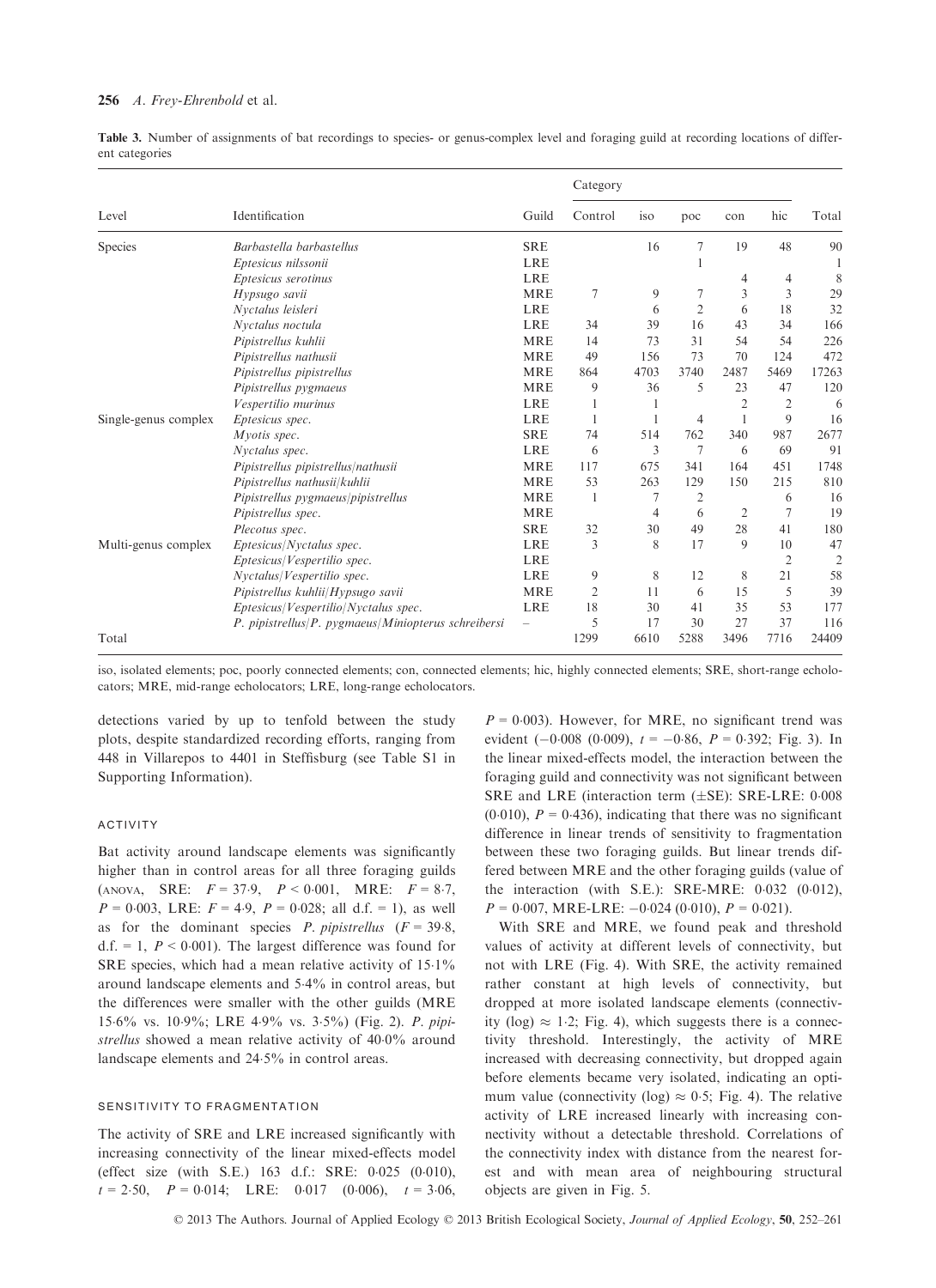

Fig. 2. Mean relative activity (proportion of time,  $\pm$  standard error) of the three foraging guilds around landscape elements and in control areas (significance of difference  $P: * \leq 0.05, ** \leq 0.01$ ,  $*** \leq 0.001$ ). SRE, short-range echolocators; MRE, mid-range echolocators; LRE, long-range echolocators.



Fig. 3. Histogram of mean relative activity (proportion of time  $\pm$  standard error) of the three foraging guilds around landscape elements with increasing connectivity. Light grey, SRE; hatched, MRE (P. pipistrellus excluded); dark grey, LRE. iso, isolated elements; poc, poorly connected elements; con, connected elements; hic, highly connected elements.

© 2013 The Authors. Journal of Applied Ecology © 2013 British Ecological Society, Journal of Applied Ecology, 50, 252–261



Fig. 4. Moving mean of activities of the three foraging guilds plotted against the connectivity (logtransformed). Optima or thresholds (black arrows) are shown for SRE and MRE. A linear positive trend is detectable for LRE. SRE, short-range echolocators; MRE, mid-range echolocators; LRE, long-range echolocators.



Fig. 5. Our connectivity index (see Material and methods) of landscape elements increases with: (a) decreasing distance from the nearest forest and (b) increasing average area of its surrounding neighbours within 100 m distance. All landscape elements available on the 15 sites are shown.

#### SPECIES RICHNESS AND DIVERSITY

Total species richness per recording location varied between two and ten and increased significantly with increasing connectivity (estimate =  $0.144$ , SE =  $0.072$ ,  $P = 0.048$ ). This effect was driven by species numbers of LRE (estimate =  $0.109$ , SE =  $0.036$ ,  $P = 0.003$ ) and SRE (estimate = 0.090, SE = 0.038,  $P = 0.021$ ), both increasing with connectivity.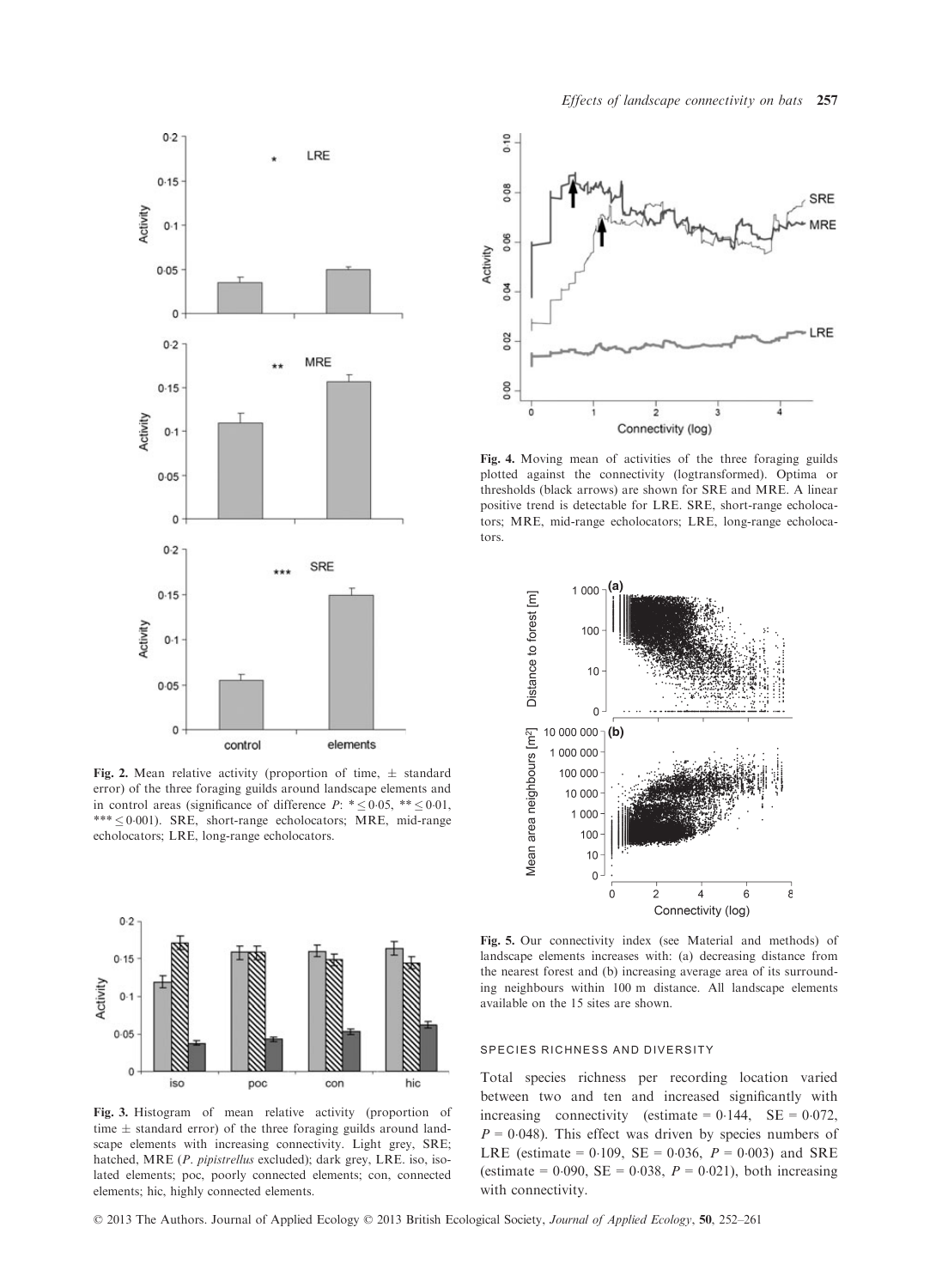Shannon's diversity index ranged from 0.080 to 1.586, but did not increase with increasing connectivity (estimate =  $-0.019$ , SE = 0.013,  $P = 0.152$ ; Appendix Figs S2a,b).

## HABITAT CONFIGURATIONS

After testing for correlations and the independence of explanatory variables (Table S2), 11 variables were retained for further statistical analyses, namely vegetation height, presence of pastures, cropland, orchards, speciesrich meadows, paved area, as well as altitude, area of structural elements, distance to the nearest building, distance to the nearest settlement, shape and connectivity. However, only a few variables appeared to have significant effects on the activity of bats (Table 4). Among the positive effects, the area of the structural elements appears to be most important for the SRE and MRE guilds, but not for LRE bats. With LRE and P. pipistrellus, the amount of paved areas had a positive effect on their activity. The amount of pastureland surrounding a landscape element had a significant negative effect on the activity of the SRE bat guild.

Linearity of landscape elements and the vegetation height significantly correlated with increasing activity of the dominant species P. pipistrellus.

## **Discussion**

## EFFECT OF CONNECTIVITY ON BAT ACTIVITY

Activity was 14–28 times higher around landscape elements compared to open, unstructured control areas in all three foraging guilds. This indicates that bats prefer landscape elements over open habitat, which corroborates previous findings that open habitats seem to be least attractive to bats for foraging (Walsh & Harris 1996; Lumsden & Bennett 2005). Many explanations for this preference exist: landscape elements help bats to navigate (Jensen, Moss & Surlykke 2005), they provide good foraging

Table 4. Statistical significances of habitat variables influencing the activity of the three foraging guilds and P. pipistrellus

| Model        | Habitat<br>variables | <b>Effect</b> | <b>SE</b> | d.f. | $\boldsymbol{t}$ | P       |
|--------------|----------------------|---------------|-----------|------|------------------|---------|
| <b>SRE</b>   | Connectivity         | 0.024         | 0.010     | 161  | 2.43             | 0.016   |
|              | Pasture              | $-0.022$      | 0.009     | 161  | $-2.35$          | 0.020   |
|              | Area                 | 0.049         | 0.009     | 161  | 5.64             | < 0.001 |
| <b>MRE</b>   | Area                 | 0.024         | 0.008     | 163  | 2.88             | 0.005   |
| LRE          | Connectivity         | 0.016         | 0.006     | 162  | 2.91             | 0.004   |
|              | Paved                | 0.011         | 0.005     | 162  | 2.05             | 0.042   |
| Pipistrellus | Shape                | 0.028         | 0.012     | 160  | 2.36             | 0.019   |
| pipistrellus | Height               | 0.036         | 0.012     | 160  | 3.03             | 0.003   |
|              | Paved                | 0.035         | 0.012     | 160  | 3.02             | 0.003   |
|              | Area                 | 0.039         | 0.012     | 160  | 3.28             | 0.001   |

SRE, short-range echolocators; MRE, mid-range echolocators; LRE, long-range echolocators.

habitat with high prey densities (Grüebler, Morand  $\&$ Naef-Daenzer 2008), and they provide shelter from wind (Limpens & Kapteyn 1991) and predation (Verboom & Spoelstra 1999). The latter appears to be most pronounced in species with low flight speeds, generally SRE, as these species could be especially vulnerable to predation when flying in open areas (Jones & Rydell 1994; Weinberger, Bontadina & Arlettaz 2009). SRE bats are much more active around landscape elements than in control areas, which exemplifies the consequences of these observations at the landscape scale.

As SRE bats have a limited detection range, we expected this guild to be most sensitive to fragmentation. Surprisingly, decreasing connectivity was also correlated with lower activity in LRE bats. For these bats, we did not predict an effect of connectivity because they mostly forage at relatively high altitudes or clearly above the canopy. However, they still might be attracted to areas with more structural elements like trees as a resource for insect prey (Verboom & Spoelstra 1999; Grüebler, Morand & Naef-Daenzer 2008). However, LRE bats did not avoid open habitats to the same extent as SRE bats. Their activity merely decreased with decreasing connectivity, without the pronounced drop exhibited by SRE bats around poorly connected elements (Figs 3 and 4). This drop could be indicative of a boundary loss effect in SRE bats. SRE prefer foraging close to ecotones (e.g. boundaries between hedgerows and fields), which was also demonstrated by Pocock & Jennings (2008), who suggested there is such an effect with the majority of bats except the larger species (mostly LRE). MRE bat's activity decreased with increasing connectivity. However, as LME only calculates overall linear trends, it may be that thresholds are disguised by nonlinear interaction effects.

The highest activity of MRE bats was found around isolated elements. This guild might more readily cross open areas than SRE bats. Furthermore, if MRE bats feed on the same resources as SRE bats, this could theoretically lead to a competitive exclusion of the two guilds, which in turn forces the MRE bats to shift their foraging habitat towards more isolated elements (Arlettaz, Godat & Meyer 2000).

## ACTIVITY AROUND LINEAR AND PATCHY ELEMENTS

Only P. pipistrellus appeared to differ in activity between linear and patchy elements. This confirms previous findings (e.g. Limpens & Kapteyn 1991; Walsh & Harris 1996), although most of these studies did not distinguish shape of structural elements. To our knowledge, this is the first study to directly compare the effects of linear and patchy elements and simultaneously disentangle connectivity and shape effects. Our findings suggest that the shape of landscape elements (linear vs. patchy) is much less crucial for bats than the area covered by vegetation structure, and whether the elements are sufficiently connected to allow access to a broad range of species to exploit the resources.

© 2013 The Authors. Journal of Applied Ecology © 2013 British Ecological Society, Journal of Applied Ecology, 50, 252–261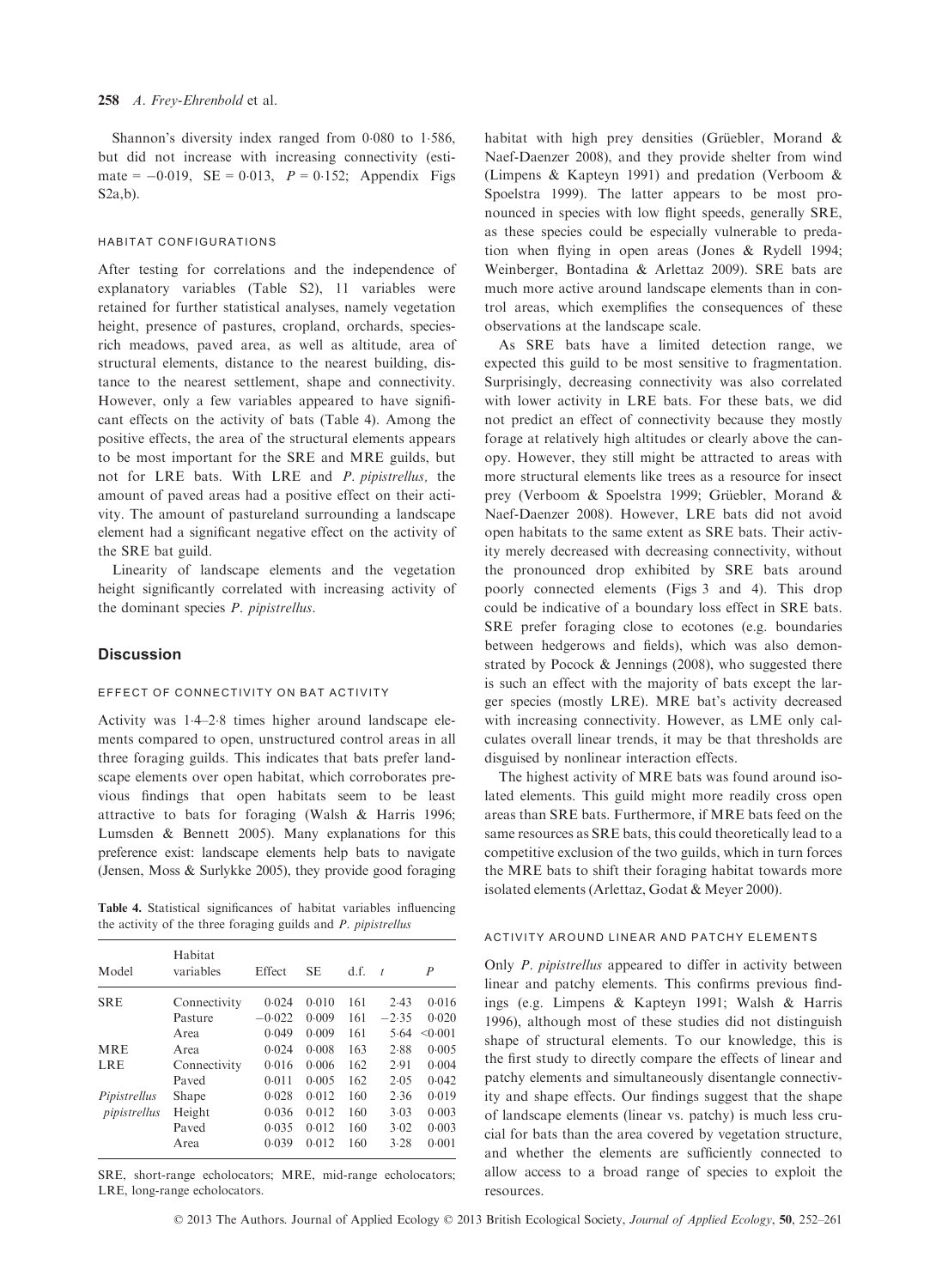#### SPECIES RICHNESS AND DIVERSITY

Our results suggest that a matrix of interconnected farmland provides habitats that harbour bat communities of high species richness, which is a common measure of biodiversity (Lande 1996). However, Lande (1996) pointed out that this metric is bound by sampling bias, as it does not allow for rare species that are often lacking even in large samples. Shannon's diversity index is less biased as it reflects the variance of species composition within a community. In our study, Shannon's diversity index was not influenced by connectivity, even when the dominant P. pipistrellus was excluded from the analysis.

## HABITAT CONFIGURATIONS

SRE, MRE and P. pipistrellus become more active the larger the area covered by landscape elements. Large landscape elements in agricultural areas consist mostly of wooded patches that provide a foraging habitat for typical forest species. The negative effect of pasture on SRE activity is surprising because the concentration of dung on pastures means that coprophagous arthropods tend to provide abundant food for aerial-hawking insectivorous birds and bats (Rydell 1992; Grüebler, Morand & Naef-Daenzer 2008). However, as most lowland pastures in Switzerland are only temporarily grazed in spring and autumn, they may offer lower food supplies in summer than other nearby cultivated or fallow land. The positive effect of landscape elements' vegetation height for P. pipistrellus is probably linked to the elements acting as wind-breaks as well as providing more food (Verboom & Spoelstra 1999; Wickramasinghe et al. 2003).

#### SPECIES COMPOSITION

The majority of call sequences in this study (71%) came from P. pipistrellus, as was expected (Sattler et al. 2007), given it is a generalist species (Davidson-Watts, Walls & Jones 2006). Our field surveys did not identify any rare, specialized species such as horseshoe bats. These species emit low-intensity calls very directionally and at high frequencies, but can regularly be detected when present. Considering the large sampling effort, we believe these species do not occur in the study plots (Duelli 1994; Bontadina, Hotz & Märki 2006).

The small proportion (2%) of LRE sequences in our data set was at first sight surprising, especially given that low-frequency echolocation calls have wide detection ranges (Holderied & von Helversen 2003). But other acoustic monitoring studies have found similar low proportions of LRE (Walsh & Harris 1996; Wickramasinghe et al. 2003). This may be linked to their wide-ranging foraging for abundant insect swarms, especially along streams or illuminated streets, both of which we deliberately excluded from our sampling to reduce confounding factors. However, by using ground-level detectors, we may have missed some of these high-flying LRE bats (Collins & Jones 2009).

## BIOACOUSTIC MONITORING

Acoustic monitoring has recently become a common technique for identifying and surveying bats (Vaughan, Jones & Harris 1997; Parsons & Jones 2000; Russo & Jones 2002; Obrist, Boesch & Flückiger 2004), progressively replacing conventional capture methods (O'Farrell & Gannon 1999). Although it is a very cost-effective monitoring method, it does not necessarily provide a comprehensive, unbiased inventory of bat fauna (O'Farrell & Gannon 1999; MacSwiney, Clarke & Racey 2008). Acoustic recordings are invariably biased towards high-intensity echolocating bats (O'Farrell & Gannon 1999; Obrist, Boesch & Flückiger 2004). Moreover, the echolocation call designs of Myotis species vary greatly within species and less between species, which makes their identification especially challenging (Obrist, Boesch & Flückiger 2004). Automatic identification of bat echolocation calls is mostly superior to identification by humans, but it cannot detect patterns that are difficult to quantify (Jennings, Parsons & Pocock 2008). We thus double-checked automated identifications with experts.

Despite its drawbacks, bioacoustics still provides a powerful approach for investigating the habitat use of bats at a landscape scale. Furthermore, it allows a balanced sampling design that ensures a comparable treatment of all sites.

## CONSERVATION IMPLICATIONS

Our findings demonstrate the importance of connectivity for bat communities in farmland-dominated landscapes and support Weller, Cryan & Shea's (2009) claim that fragmentation is a major threat to bat populations. Higher bat activity around structural elements suggests that the presence of a single isolated tree to a highly connected hedgerow or forest stand may benefit bats. Better connected elements are, however, clearly more valuable than single isolated elements for SRE bats, which include some of the most threatened species (Duelli 1994; Safi & Kerth 2004). To sustain bat communities, existing structural elements must be conserved and where possible, new elements must be reinstalled to promote habitat connectivity. A matrix of elements with varied connectivity counteracts the isolation that is so detrimental to bats. In restored matrices, linear and patchy elements equally provide valuable foraging habitats and stepping stones for bats. When considering the reintroduction of structural elements into the landscape matrix, their future connectedness has to be taken into account. Our connectivity index for particular elements increased with proximity to forest and with increasing average area of their surrounding neighbours (Fig. 5a,b). We thus recommend taking two simple measurements into account. First, new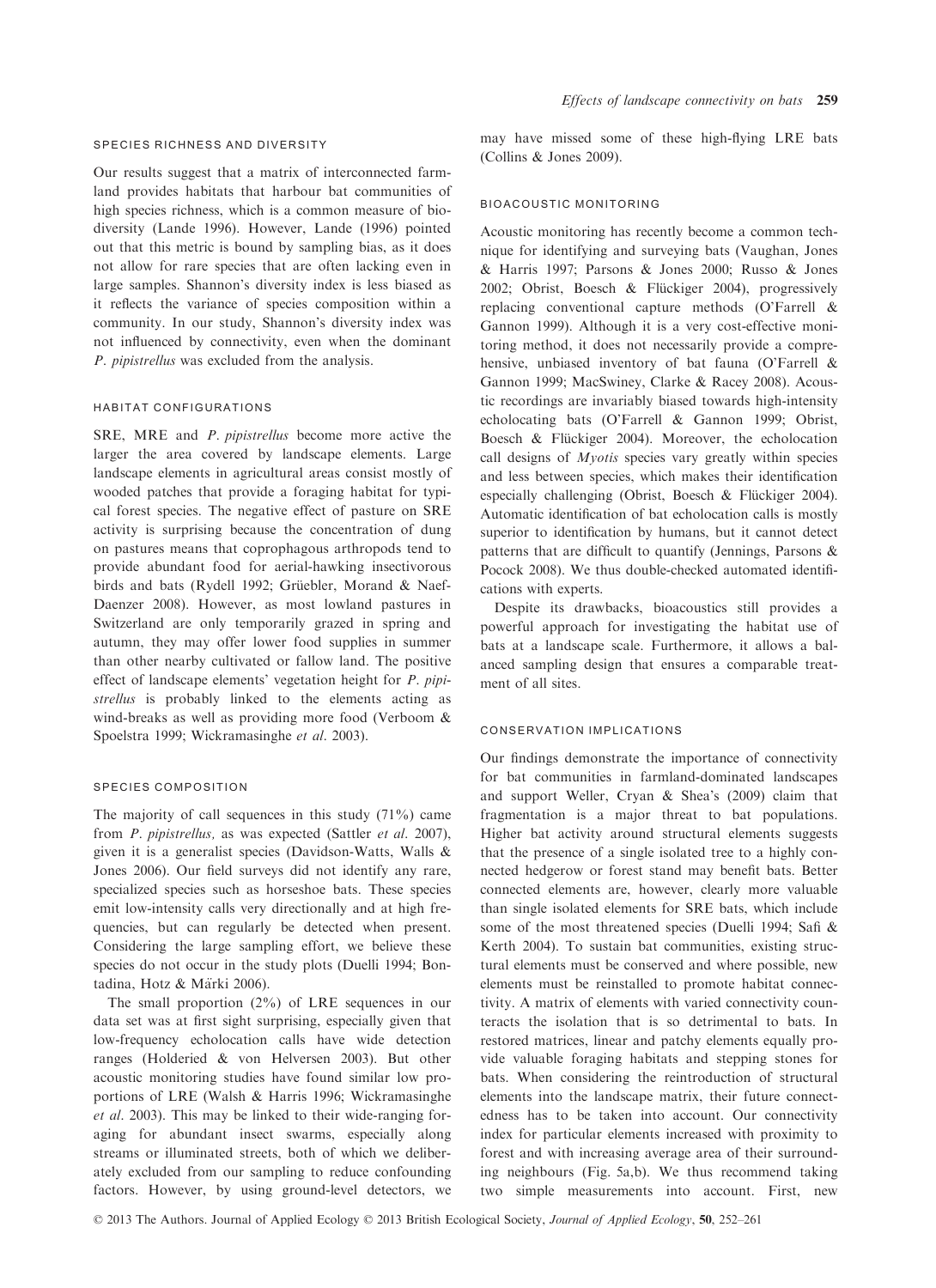landscape elements should be placed close to other, preferably large elements. Second, reintroduction of structural elements should be planned in the framework of agri-environment schemes (AES), which compensate farmers for loss of income due to measures they take to improve the environment or biodiversity. AES are implemented in the European Union and Switzerland to alleviate degradation of biodiversity that followed the course of intensified agriculture. In Switzerland, there was recently introduced a special subsidy which supports the connectivity of AES. The effectiveness of AES has been controversially discussed (e.g. Kleijn et al. 2001; Kleijn & Sutherland 2003; Whittingham 2006), which led to improvements that aim not only at increasing size but also quality of compensation areas. Measures differ in their effectiveness between organismal groups (Pocock, Evans & Memmott 2012) and can even be detrimental to specialist species (Batary et al. 2011). Nevertheless, in intensely managed farmlands, increasing heterogeneity and connectivity of structural elements (Benton, Vickery & Wilson 2003) seems to foster species that depend on these structures as some arthropod groups (Albrecht et al. 2010), birds (BirdLife International 2012) or, in the case presented here, bats. We therefore advocate that in future improved AES (Scherr & McNeely 2008), restorations or installation of such compensational structures as hedges or tree groups are additionally targeted spatially in accordance with the environmental service and the landscape in focus (Donald & Evans 2006; Uthes et al. 2010). Finally, we recommend that also the spatial position of structural elements should be part of a wider strategy that includes monitoring their effectiveness in the future (FOEN 2012).

## Acknowledgements

We thank Astrid Lötscher, Carole Schaber, Denisse Goffard, Eric Frey, Marianne Rutishauser, Nuria Heras, Pius Kunz, René Gerber, Ruth, Samuel and Victor Ehrenbold, Stephanie Zemp, Stephan Roth, Yolanda Stocker and Yves Bötsch for field assistance. We are grateful to Hans Gysin, Matthias Meier, Ruedi Bösch, Jonas Honegger, Cyril Schönbächler, Danilo Russo, Thierry Bohnenstengel and Thomas Sattler for various acoustic assistance, Veronika Braunisch and Klaus Ecker for help with GIS analyses, John Dwyer, Ariel Bergamini, Michael Nobis and Fitsum Abadi Gebreselassie for statistical support, and Robert Home and Silvia Dingwall for English corrections. The development of the Batlogger was financially supported by the environmental technology fund of the Swiss Federal Office for the Environment FOEN. Aerial photographs (swissimage), vector maps (Vector25) and LIDAR data (DTM-AV DOM-AV) are all © 2012 swisstopo (5704 000 000).

## References

- Ahlén, I. (1980) Field identification of bats and survey methods based on sounds. Myotis, 18–19, 128–136.
- Albrecht, M., Schmid, B., Obrist, M.K., Schupbach, B., Kleijn, D. & Duelli, P. (2010) Effects of ecological compensation meadows on arthropod diversity in adjacent intensively managed grassland. Biological Conservation., 143, 642–649.
- Aldridge, H.D.J.N. & Rautenbach, I.L. (1987) Morphology, echolocation and resource partitioning in insectivorous bats. Journal of Animal Ecology, 56, 763–778.
- Arlettaz, R., Godat, S. & Meyer, H. (2000) Competition for food by expanding pipistrelle bat populations (*Pipistrellus pipistrellus*) might

contribute to the decline of lesser horseshoe bats (*Rhinolophus hipposid-eros*). *Biological Conservation*. **93**, 55-60.

- eros). Biological Conservation, 93, 55–60.<br>Batary, P., Fischer, J., Baldi, A., Crist, T.O. & Tscharntke, T. (2011) Does habitat heterogeneity increase farmland biodiversity? Frontiers in Ecology and the Environment, 9, 152–153.
- Bennett, A.F., Radford, J.Q. & Haslem, A. (2006) Properties of land mosaics: implications for nature conservation in agricultural environ-<br>ments. *Biological Conservation*, 133, 250-264.
- ments. *Biological Conservation*, 133, 250–264.<br>Benton, T.G., Vickery, J.A. & Wilson, J.D. (2003) Farmland biodiversity: is habitat heterogeneity the key? Trends in Ecology & Evolution, 18, 182–188.
- Bernard, E. & Fenton, M.B. (2007) Bats in a fragmented landscape: species composition, diversity and habitat interactions in savannas of Santarem, Central Amazonia, Brazil. Biological Conservation, 134, 332–343.
- BirdLife International (2012) Agri-environment schemes and biodiversity: lessons learnt and examples from across Europe. 14 pp. http:// www.birdlife.org/eu/pdfs/Agrienvironment\_schemes\_lesson\_learnt.pdf. last accessed 29.09.2012.
- Bontadina, F., Hotz, T. & Märki, K. (2006) Die Kleine Hufeisennase im Aufwind. Ursachen der Bedrohung, Lebensraumansprüche und Förderung einer Fledermausart, pp. 79. Haupt Verlag, Bern.
- Bontadina, F., Schmied, S.F., Beck, A. & Arlettaz, R. (2008) Changes in prey abundance unlikely to explain the demography of a critically endangered Central European bat. Journal of Applied Ecology, 45, 641–648.
- Boughey, K.L., Lake, I.R., Haysom, K.A. & Dolman, P.M. (2011) Improving the biodiversity benefits of hedgerows: how physical characteristics and the proximity of foraging habitat affect the use of linear features by bats. Biological Conservation, 144, 1790–1798.
- Collins, J. & Jones, G. (2009) Differences in bat activity in relation to bat detector height: implications for bat surveys at proposed windfarm sites. Acta Chiopterologica, 11, 343–350.
- Davidson-Watts, I., Walls, S. & Jones, G. (2006) Differential habitat selection by Pipistrellus pipistrellus and Pipistrellus pygmaeus identifies distinct conservation needs for cryptic species of echolocating bats. Biological Conservation, 133, 118–127.
- Debinski, D.M. & Holt, R.D. (2000) A survey and overview of habitat fragmentation experiments. Conservation Biology, 14, 342–355.
- Denzinger, A., Siemers, B.M., Schaub, A. & Schnitzler, H.U. (2001) Echolocation by the barbastelle bat, Barbastella barbastellus. Journal of Comparative Physiology a-Sensory Neural and Behavioral Physiology, 187, 521–528.
- Donald, P.F. & Evans, A.D. (2006) Habitat connectivity and matrix restoration: the wider implications of agri-environment schemes. Journal of Applied Ecology, 43, 209–218.
- Duelli, P. (1994) Rote Listen der gefährdeten Tierarten der Schweiz (ed. Bundesamt für Umwelt, Wald und Landschaft, BUWAL). Eidgenössische Drucksachen- und Materialzentrale (EDMZ), Bern.
- Environmental Systems Research Institute (ESRI) (2009) ArcMap GIS 9.3.1. Redlands, CA.
- Fenton, M.B., Merriam, H.G. & Holroyd, G.L. (1983) Bats of Kootenay, Glacier, and Mount-Revelstoke National-Parks in Canada – identification by echolocation calls, distribution, and biology. Canadian Journal of Zoology, 61, 2503–2508.
- FOEN (2012) National Biodiversity Strategy. Swiss Federal Office of the Environment, www.bafu.admin.ch/ud-1060-d.
- Gelling, M., Macdonald, D.W. & Mathews, F. (2007) Are hedgerows the route to increased farmland small mammal density? Use of hedgerows in British pastoral habitats. Landscape Ecology, 22, 1019–1032.
- Goerlitz, H.R., ter Hofstede, H.M., Zeale, M.R.K., Jones, G. & Holderied, M.W. (2010) An aerial-hawking bat uses stealth echolocation to counter moth hearing. Current Biology, 20, 1568–1572.
- Grüebler, M.U., Morand, M. & Naef-Daenzer, B. (2008) A predictive model of the density of airborne insects in agricultural environments. Agriculture Ecosystems & Environment, 123, 75–80.
- Haslem, A. & Bennett, A.F. (2008) Birds in agricultural mosaics: the influence of landscape pattern and countryside heterogeneity. Ecological Applications, 18, 185–196.
- Holderied, M.W. & von Helversen, O. (2003) Echolocation range and wingbeat period match in aerial-hawking bats. Proceedings of the Royal Society of London Series B-Biological Sciences, 270, 2293–2299.
- Jennings, N., Parsons, S. & Pocock, M.J.O. (2008) Human vs. machine: identification of bat species from their echolocation calls by humans and by artificial neural networks. Canadian Journal of Zoology, 86, 371–377.
- Jensen, M.E., Moss, C.F. & Surlykke, A. (2005) Echolocating bats can use acoustic landmarks for spatial orientation. Journal of Experimental Biology, 208, 4399–4410.